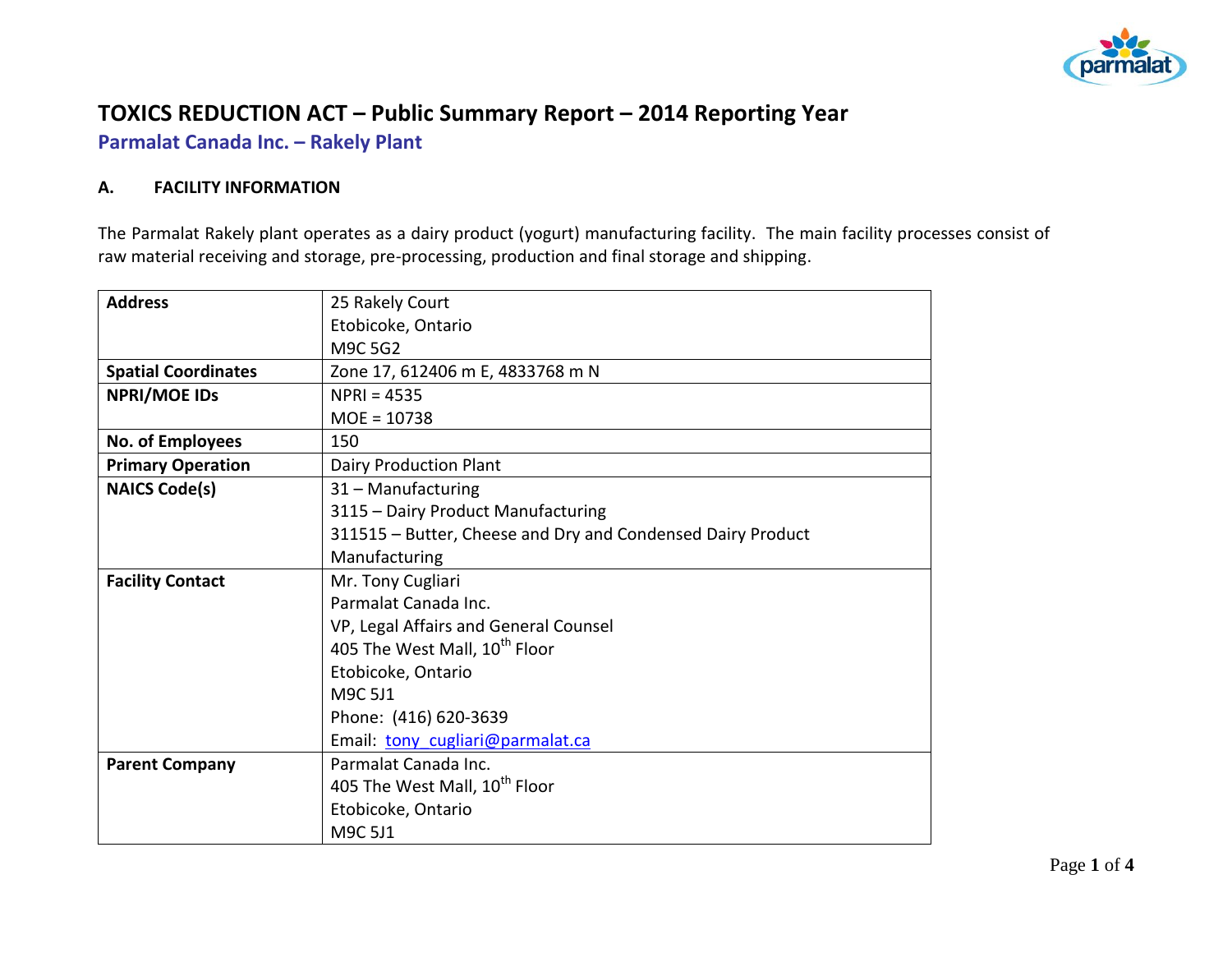

### **B. TOXIC SUBSTANCE ACCOUNTING**

| <b>Substances Reported</b>    | CAS#      | <b>Primary Use/Source</b> |
|-------------------------------|-----------|---------------------------|
| <b>NPRI Part 1 Substances</b> |           |                           |
| Nitric acid                   | 7697-37-2 | Clean-in-place chemicals  |
| Nitrate ion                   | NA - 17   | Clean-in-place process    |
| Sulphuric acid                | 7664-93-9 | Wastewater treatment      |

## **Accounting Details**

|                              | <b>Accounting Quantities</b> |             |                          |              |                                                     |
|------------------------------|------------------------------|-------------|--------------------------|--------------|-----------------------------------------------------|
| <b>Substance/Category</b>    | 2013                         | 2014        | <b>Annual Comparison</b> |              | <b>Reason for Change</b>                            |
|                              | (tonne)                      | (tonne)     | (tonne)                  | (%)          |                                                     |
| <b>Nitric acid</b>           |                              |             |                          |              |                                                     |
| Used                         | >10 to 100                   | >10 to 100  | $(+) > 1$ to             | $(+)17.64$   | Increased usage of products containing nitric acid. |
|                              |                              |             | 10                       |              |                                                     |
| Created                      | $\mathbf 0$                  | 0           | 0                        | $\mathbf 0$  | n/a                                                 |
| <b>Contained in Product</b>  | $\Omega$                     | $\Omega$    | $\Omega$                 | $\mathbf 0$  | n/a                                                 |
| Released to Air              | 0                            | 0           | 0                        | $\mathbf{0}$ | n/a                                                 |
| <b>Released to Water</b>     | 0                            | $\mathbf 0$ | $\Omega$                 | $\mathbf{0}$ | n/a                                                 |
| <b>Transfer for Disposal</b> | $\mathbf 0$                  | $\mathbf 0$ | $\Omega$                 | $\mathbf 0$  | n/a                                                 |
| <b>Transfer for Recycle</b>  | 0                            | 0           | 0                        | $\mathbf{0}$ | n/a                                                 |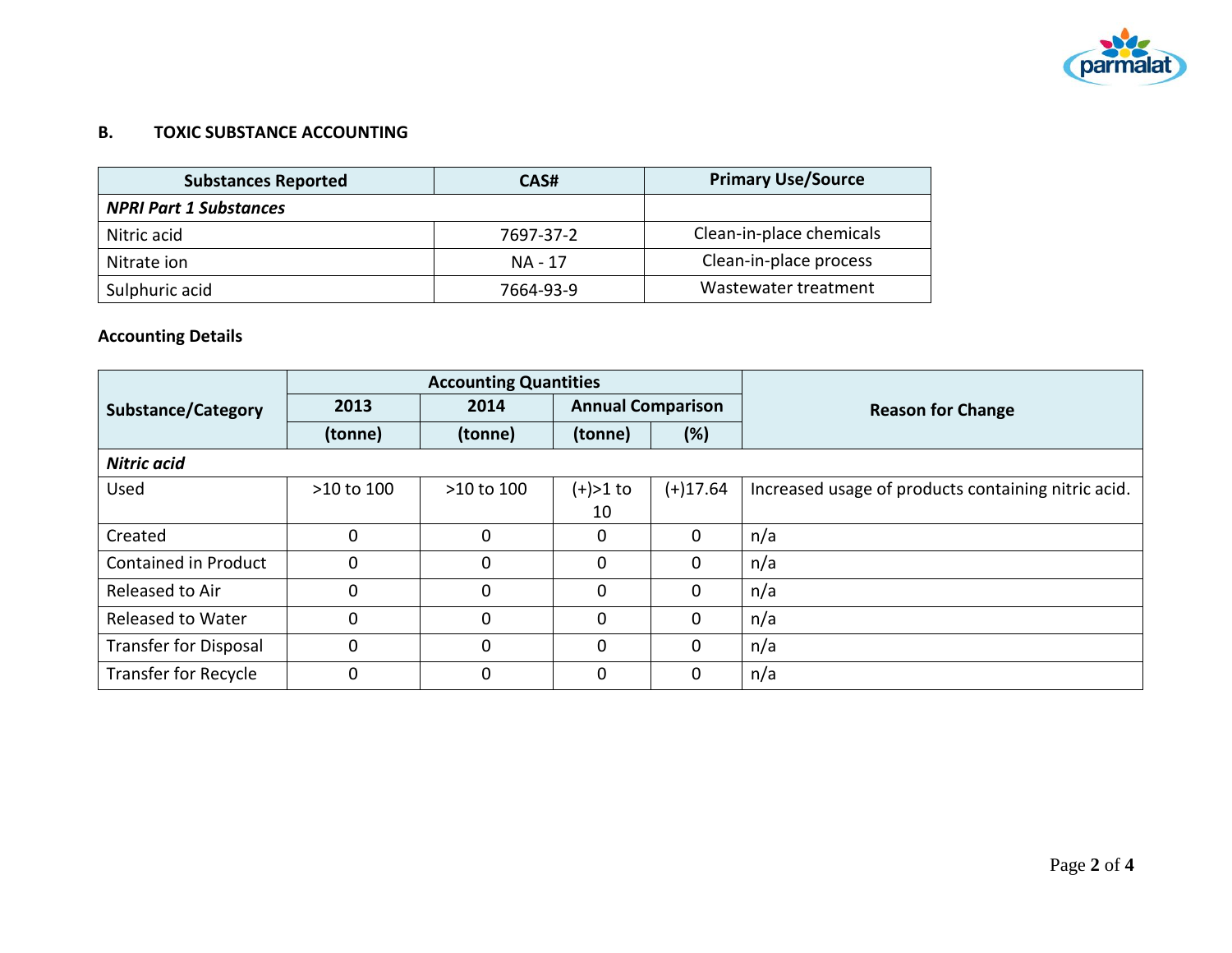

|                              | <b>Accounting Quantities</b> |                |                          |              |                                                     |  |
|------------------------------|------------------------------|----------------|--------------------------|--------------|-----------------------------------------------------|--|
| <b>Substance/Category</b>    | 2013                         | 2014           | <b>Annual Comparison</b> |              | <b>Reason for Change</b>                            |  |
|                              | (tonne)                      | (tonne)        | (tonne)                  | (%)          |                                                     |  |
| <b>Nitrate ion</b>           |                              |                |                          |              |                                                     |  |
| Used                         | $\mathbf 0$                  | $\mathbf{0}$   | $\mathbf{0}$             | $\mathbf{0}$ | n/a                                                 |  |
| Created                      | >10 to 100                   | >10 to 100     | $(+) > 1$ to<br>10       | $(+)17.68$   | Increased usage of products containing nitric acid. |  |
| <b>Contained in Product</b>  | 0                            | $\mathbf 0$    | 0                        | $\mathbf{0}$ | n/a                                                 |  |
| Released to Air              | 0                            | $\mathbf 0$    | 0                        | 0            | n/a                                                 |  |
| Released to Water            | $\mathbf{0}$                 | $\overline{0}$ | $\mathbf{0}$             | $\mathbf{0}$ | n/a                                                 |  |
| <b>Transfer for Disposal</b> | 10.83                        | 12.745         | $(+)1.915$               | $(+)17.68$   | Increased usage of products containing nitric acid. |  |
| <b>Transfer for Recycle</b>  | 0                            | $\mathbf{0}$   | 0                        | $\mathbf 0$  | n/a                                                 |  |
| Sulphuric acid               |                              |                |                          |              |                                                     |  |
| Used                         | >10 to 100                   | >10 to 100     | $(+) > 1$ to<br>10       | $(+)15.22$   | Increased usage for clean-in-place activities.      |  |
| Created                      | $\mathbf 0$                  | $\mathbf 0$    | 0                        | 0            | n/a                                                 |  |
| <b>Contained in Product</b>  | 0                            | $\mathbf 0$    | 0                        | $\mathbf{0}$ | n/a                                                 |  |
| Released to Air              | $\mathbf 0$                  | $\mathbf{0}$   | $\mathbf 0$              | $\mathbf{0}$ | n/a                                                 |  |
| Released to Water            | $\mathbf 0$                  | $\mathbf{0}$   | $\mathbf{0}$             | 0            | n/a                                                 |  |
| <b>Transfer for Disposed</b> | $\mathbf 0$                  | $\mathbf 0$    | $\mathbf{0}$             | $\mathbf{0}$ | n/a                                                 |  |
| <b>Transfer for Recycle</b>  | $\mathbf 0$                  | $\mathbf{0}$   | $\mathbf 0$              | $\mathbf 0$  | n/a                                                 |  |